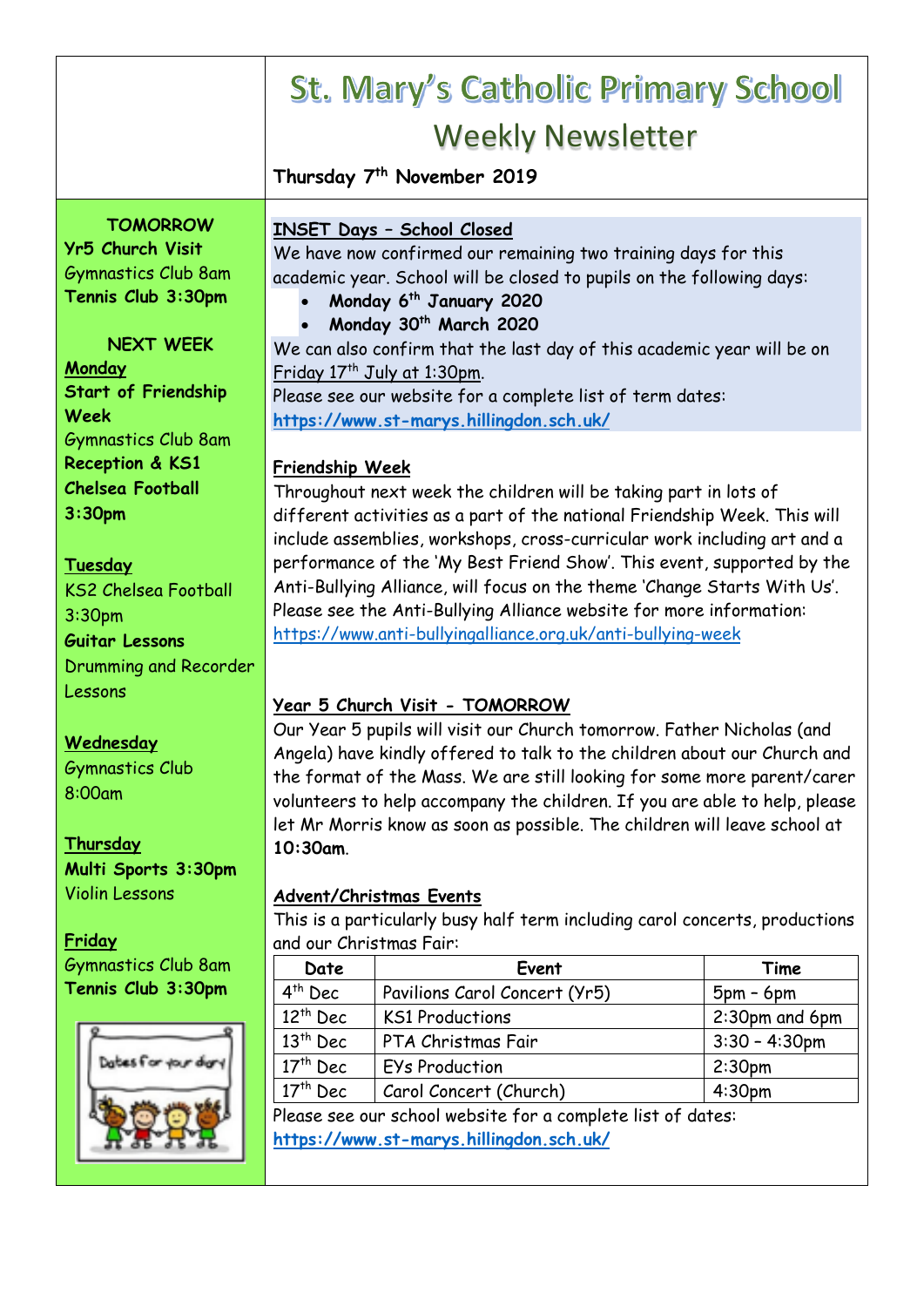# **Nearly New Sale Raffle**

Thank you to everyone who came along to the Nearly New Sale on Sunday - in aid of the School Library Bus. The total raised will be announced next week once the raffle is drawn. Raffle tickets are still on sale. Please contact Aileen on: 07940 987660.

## **Poppy appeal**

The Poppy Appeal is the Royal British Legion's biggest fundraising campaign held every year in November, the period of Remembrance.

Please help the Poppy Appeal. Collection boxes are at the Early Year's entrance and at the office. Thank you

#### **Poppy Wreath Competition**

Each class has been busy designing amazing leaves for the poppy which will go on display in the Pavilions Shopping Centre. Voting forms have been sent in children's book bags. Can you please complete and send these back to school by Friday 8<sup>th</sup> November in order to take them to the Pavilions Shopping Centre. If we win it will be taken to the Remembrance Service.

#### **Starting Primary School in September 2020**

If your child was born between 1 September 2015 and 31 August 2016, please make sure to apply at your local Borough's website and complete St Mary's application form and bring originals of birth and baptism certificates, Certificate of Catholic Practice and proofs of address of child and parent on a Tuesday to the school office **by 15th January 2020.**

## **Fundraising for the School**

We are arranging a clothing collection to raise funds for the school. At the moment we have very little storage space and would ask that if you have any unwanted clothing you could store them for us. We have sent plastic bags in book bags but clothing can be sent in any black sack or plastic bag. We ask if these can be brought

into school on *Thursday 14th November***,** as these will be collected first thing on Friday. We thank you in anticipation of receiving lots of bags of unwanted clothing, linens, shoes, bags and belts to raise money.

# **Eligibility for Free School Meals**

If your financial circumstances have changed recently, your child may be eligible for Free School Meals or Early Years Pupil Premium. An application form, asking which financial benefits you receive, is available from the school office or by email to [jtaberer@stmarysuxbridge.org.uk](mailto:jtaberer@stmarysuxbridge.org.uk) and *this information will be dealt with in the strictest confidence*. You can also check your eligibility for pupil premium assistance by submitting your details to <https://pps.lgfl.org.uk/>

If eligible you are able to download a certificate to provide to us to support your application for Free School Meals. Please also inform us if you are a military services family or if your child has been adopted as the school receive funding to support pastoral care. Again, this information is in the strictest confidence and Miss Shevlin will be happy to speak to you in private.

| Year           | Name      | Number of           |
|----------------|-----------|---------------------|
|                |           | <b>House Points</b> |
|                | Rys &     | 14                  |
|                | Dominik   |                     |
| $\overline{2}$ | Anastazja | 28                  |
| $\overline{3}$ | Harrison  | 22                  |
| 4              | Seraphine | 34                  |
| 5              | Luca      | 21                  |
|                | Laura     | 20                  |

# **Last Week's House Point Winners**

**The winning house was: St Francis with 414 points!**